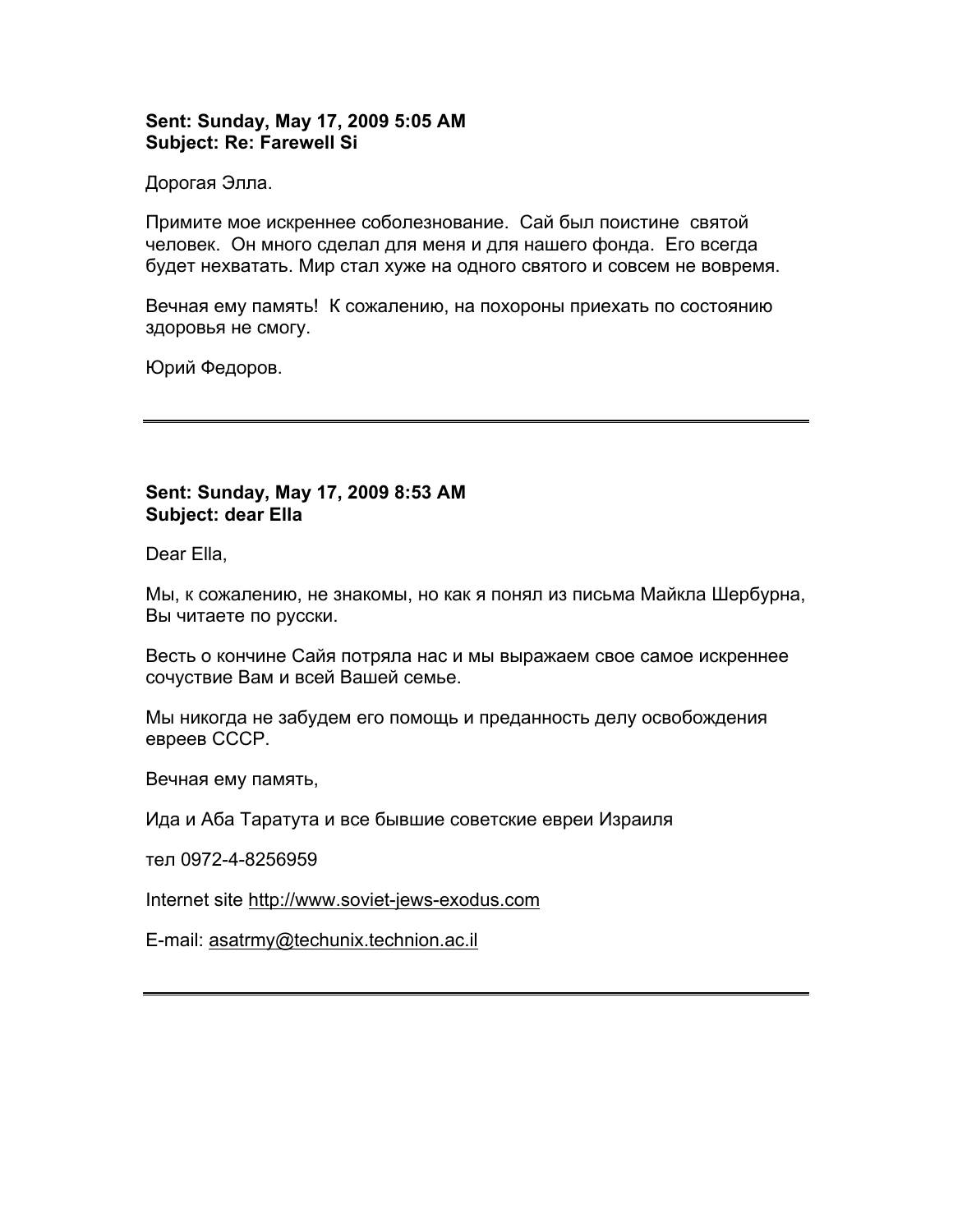# **Sent: Sunday, May 17, 2009 10:35 AM Subject: Re: Farewell Si**

Dear, dear, sweet Ella,

I, too, wish I could be with you, but I shall be with you in spirit.

Edward Markov of Haifa has asked if he may publicize my brief note to you and I have given my permission, and sent you, just now a copy.

If you wish perhaps you would care to have someone at the funeral read out part of it as my farewell to a wonderful man, a great survivor, with a fighting spirit that was filled with the pride of being a Jew, a noble person whom I was very fortunate to be able to call a FRIEND!

(After the "Shiva" I shall write to you again to see in what way, if it is at all possible, I may be able to ease your sorrow, and comfort you)

Крепко обнимаю и целую,

Майкэл

# **Sent: Sunday, May 17, 2009 12:19 PM Subject: соболезнование**

Дорогая Элла !

Мы выражаем наше глубокое соболезнование в связи с кончиной Сая.

Сай был светлой личностью, и мы его никогда не забудем.

Обнимаем,

Маша, Володя.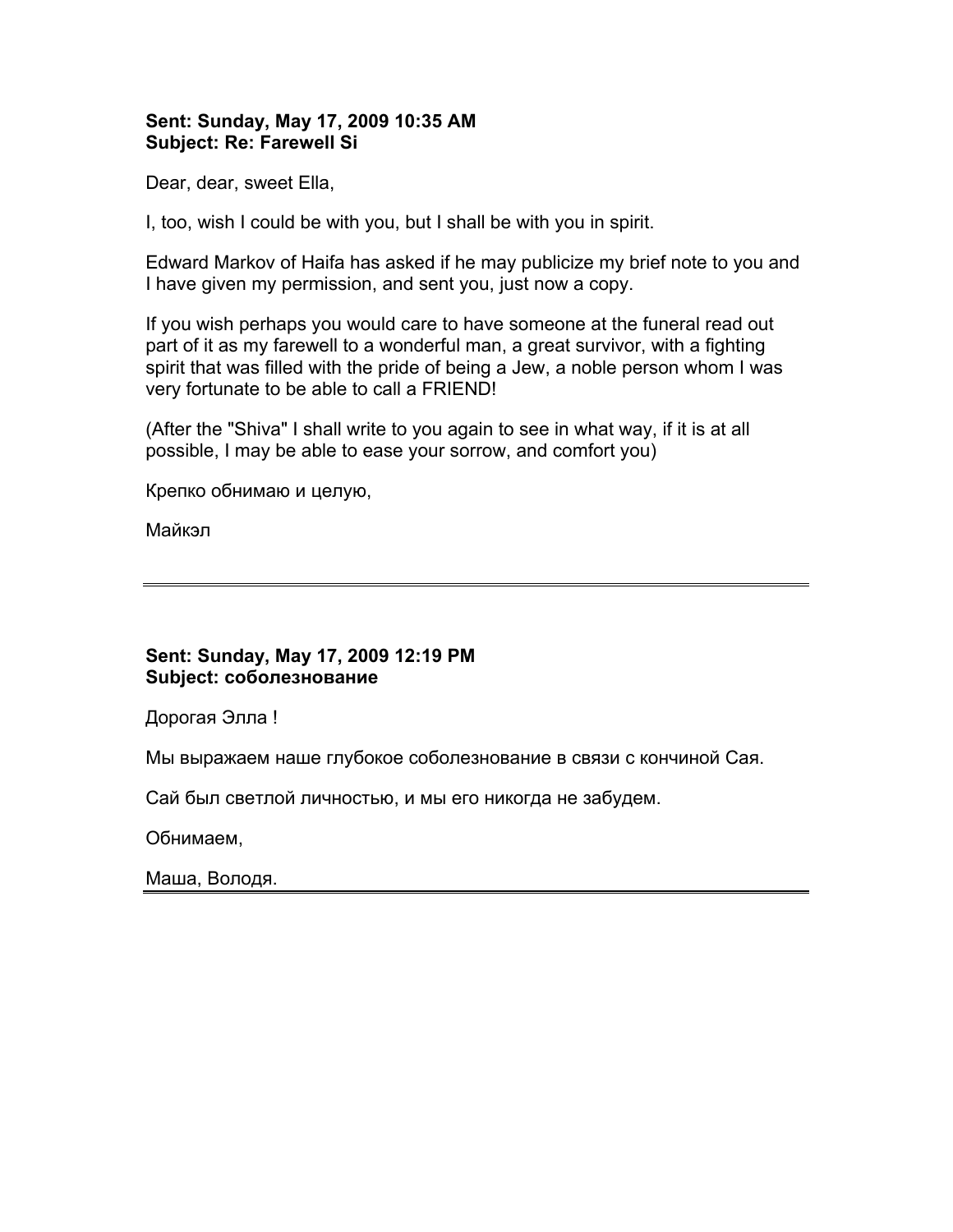# **Sent: Sunday, May 17, 2009 3:05 PM Subject: Farewell Si**

## Dear Ella –

It was with deep sorrow and a flood of tears that I read this email. Your husband was a wonderful man the likes of which there are very few in this world. His presence on this earth will be sorely missed but he is truly one of those very few people who contributed so much to the world in the most special of ways.

My heart goes out to you for your loss. Si told me one time that in the work he did in getting the Jews out of the Soviet Union, he got the best gift of all and that was you. I suspect you felt the same.

As things go in this world that we are not meant to understand, a cousin of mine from Toronto forwarded to me today Si's piece called SCHADENFREUDE. She only saw that it was written by someone in Los Angeles and sent it to me.

I met Si through my work as president of Children of Jewish Holocaust Survivors at meetings and events of the Israel Christian Nexus. I helped Laura Bialis promote the showing of REFUSNIK here in the States.

I offer you my condolences and wish you strength.

Doris Wise Montrose

# **Sent: Sunday, May 17, 2009 4:19 AM Subject: RE: Farewell Si**

Dear Ella:

I am most saddened to hear of Si's passing. Please accept my deepest condolences.

Ours, his and mine, may have been a "distant" connection in the sense of time and geography. Yet our unbroken epistolary relationship was always marked by a professional as well as spiritual closeness crossed with deep, mutual respect.

Albert Weeks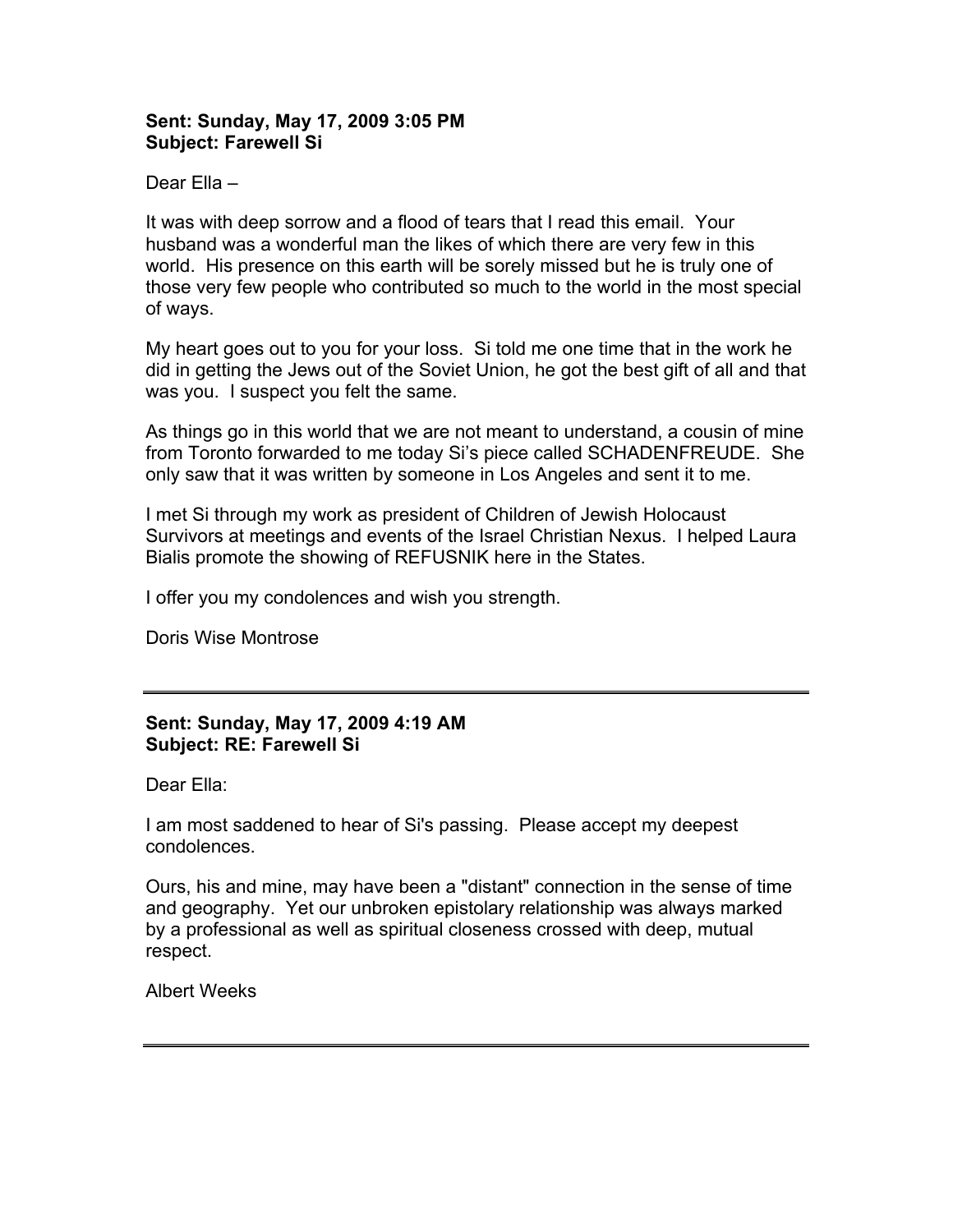#### **Sent: Sunday, May 17, 2009 1:07 PM Subject: Si Frumkin decease**

Dear Ella,

My name is Edward Markov, I am a former refusenik from Leningrad, and I knew who was Si Frumkin for us. Michael Sherbourne conveyed to us this sad and bitter news about Si.

Because I'm webmaster of the site "Soviet Jews Exodus", I immediately wrote to Michael and asked his consent to post his letter to you to our site. The consent was granted, and his letter is on the site and can be seen at [http://www.angelfire.com/sc3/soviet\\_jews\\_exodus/English/Chronicle\\_s/SiFrumki](http://www.angelfire.com/sc3/soviet_jews_exodus/English/Chronicle_s/SiFrumkin.shtml) [n.shtml](http://www.angelfire.com/sc3/soviet_jews_exodus/English/Chronicle_s/SiFrumkin.shtml) .

To-morrow I'll translate it into Russian for the Russian page of the site.

Please accept my sincere condolences

Edward Markov

P.S. If by chance words in Russian in the letter will look like gibberish you should change Encoding (under the View command of your browser) into Cyrillic.

# **Sent: Sunday, May 17, 2009 6:46 PM Subject: RE: Farewell Si**

Дорогая Элла,

Ваше сообщение о кончине Сая сильно нас поразило, хотя мы и знали о его тяжелой болезни. Верилось, что он одолеет ее. Но -- увы. Мы виделись с Саем очень давно, но его постоянное присутствие в нашей жизни ощущалось непрерывно все эти годы.

Это был замечательный, честный, прямой, бескорыстный, талантливый, человек, борец в самом лучшем смысле этого слова, борец со злом, с ненавистью, с предрассудками, с тупостью. Сколько в нем было энергии, оптмизма, в сочитании с очень трезвым взглядом на жизнь и на людей. Сколько он сделал для нас, евреев из бывшего СССР!

Его будет очень нехватать очень многим людям.

Примите наши искренние соболезнования.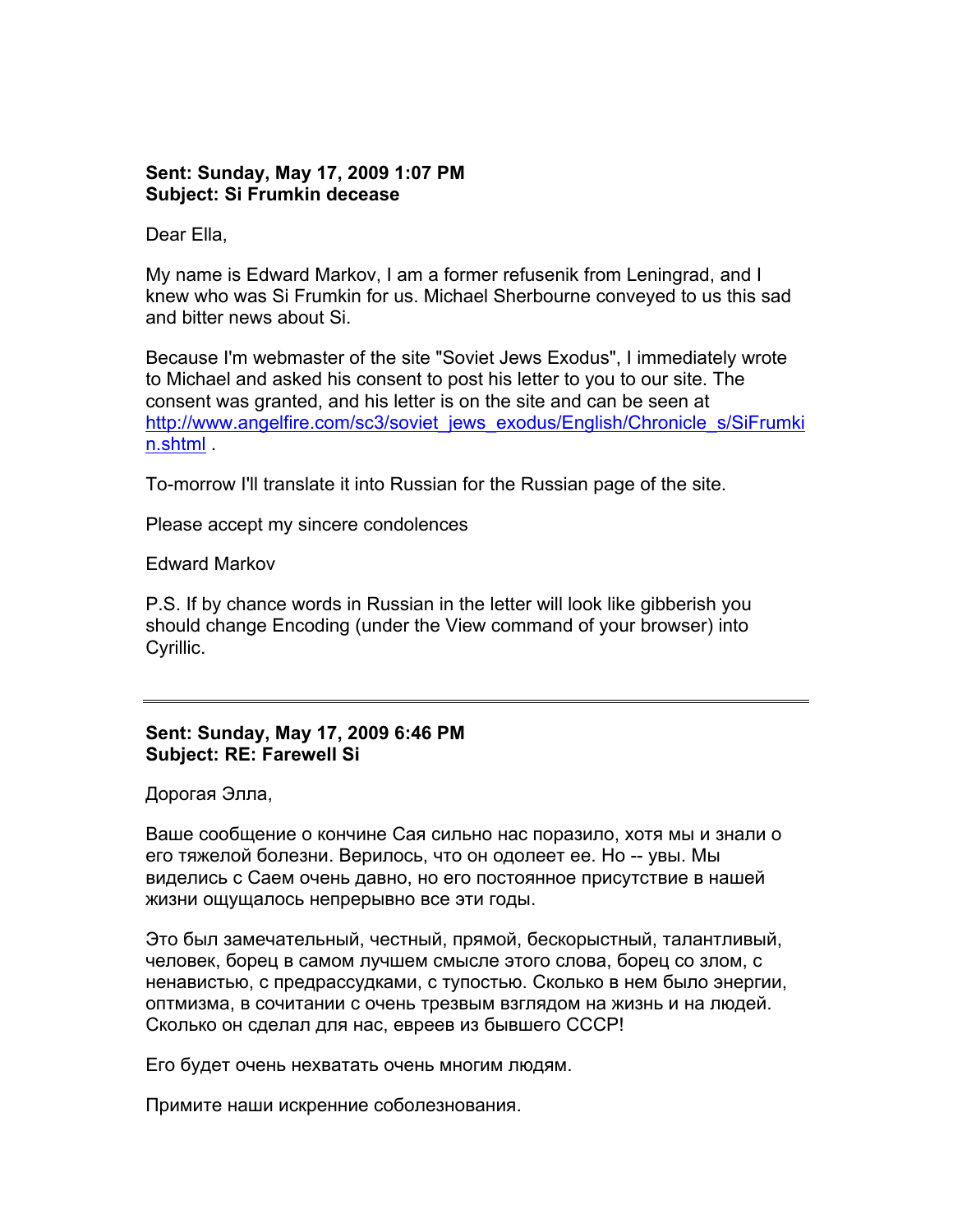Семен и Римма Резники из Вашингтона.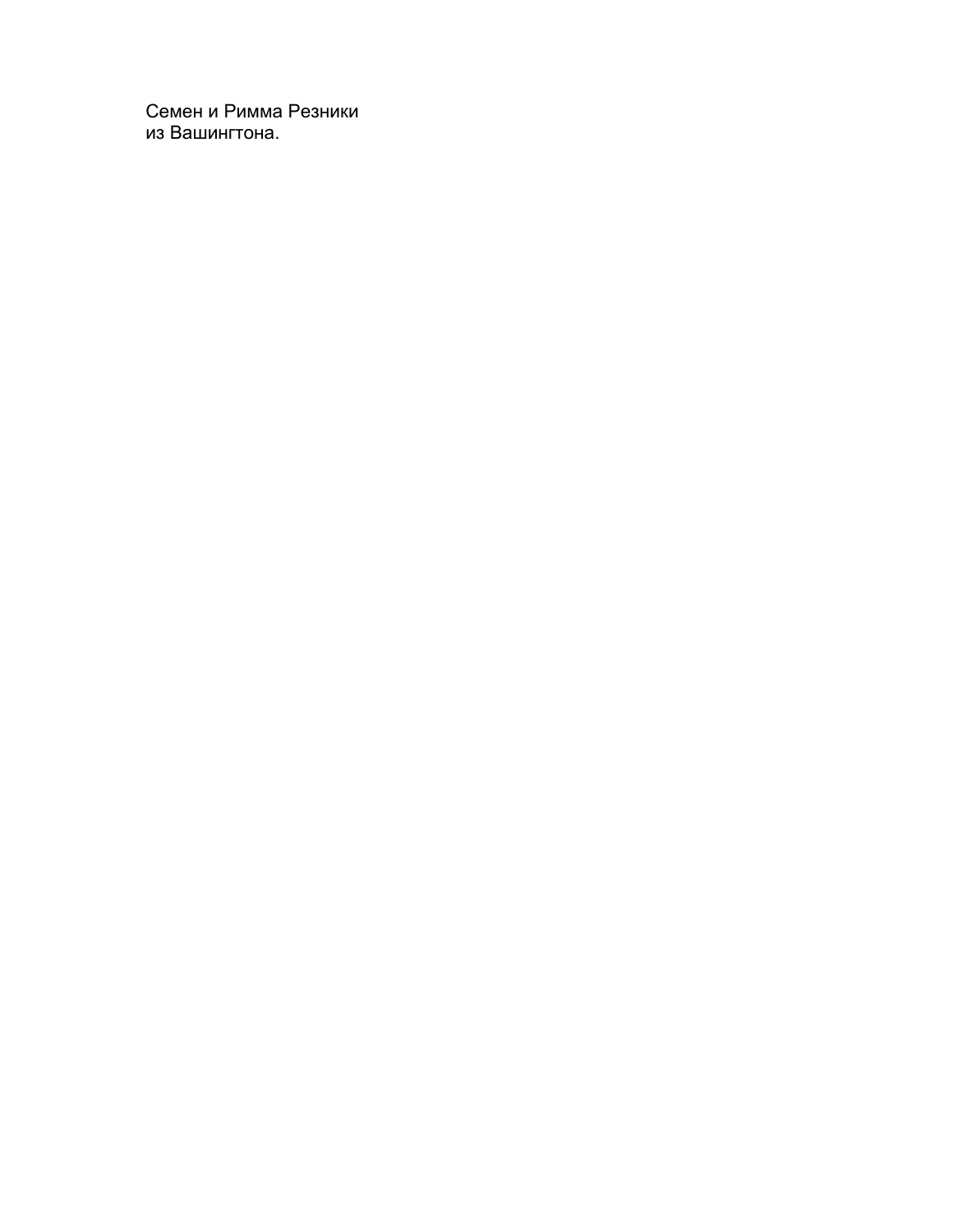## **Sent: Sunday, May 17, 2009 5:44 PM Subject: RE: Baruch Dayan Emet: Si Frumkin, of blessed memory**

Dear Ella:

I have had the honor of working with your husband Si for many years during the soviet Jewry movement in my capacity as director of the Bay Area council for Soviet Jews in San Francisco.

He was a true inspiration to me and all who worked with him in this cause he championed. It is thanks to his relentless efforts that So many gained their freedom.

He will be remembered as the hero he truly was and for so many of us who have had the pleasure in working with him he will always remain part of our lives.

Most sincerely,

Gina Waldman, Chair JIMENA (Jews Indigenous to the Middle East & North Africa)

Cell: (415) 717-3417

[www.jimena.org](http://www.jimena.org/)

**Sent: Sunday, May 17, 2009 8:57 PM Subject: RE: Farewell Si** 

Dear Ella,

I am so sorry to hear of your bereavement. I had received only a few of Si's newsletters but I could tell he was a sincere man of conscience, and I was deeply saddened to receive your email. Thank you so much for including me in the advice.

My deep and sincerest condolences.

Keith Swift, (Tasmania, Australia)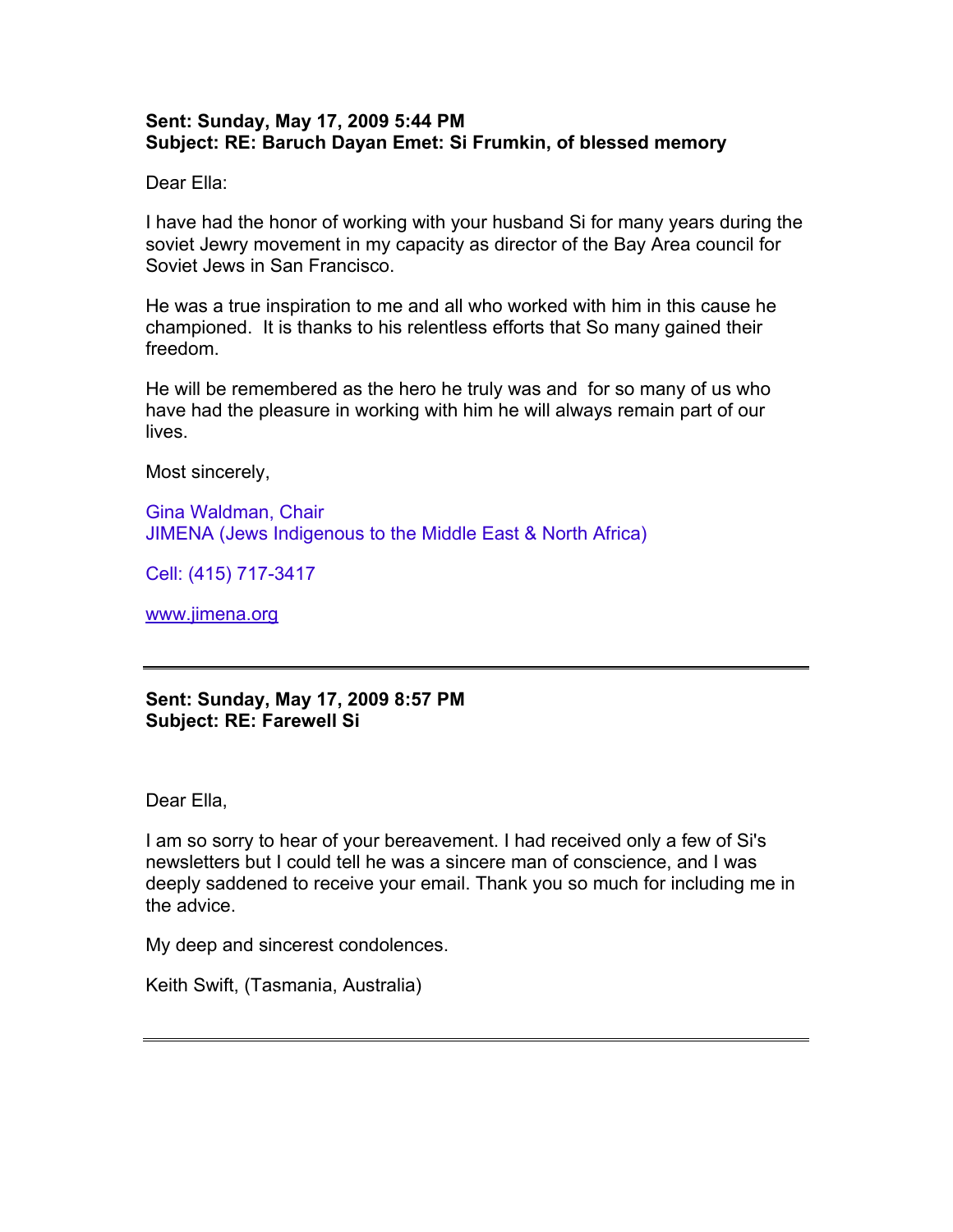# **Sent: Sunday, May 17, 2009 9:22 PM Subject: Sad news**

Дорогая Элла,

Болью.в сердце отозвалась весть об уходе Сая. Трудно, нельзя в это поверить.

Он был не только яркий, замечательный человек, правозащитник, журналист — он был символ.

Мы не знали о его болезни, а я собиралась в эти выходные звонить ему и спрашивать совета об издании на английском книги Марии Рольникайте – уроженки Вильнюса, прошедшей гетто и концлагерь и написавшей об этом.

Я послала горькое известие своим друзьям, Сая у нас знают и любят.

Соня Мельникова, москвичка, десять лет пробыла в «отказе»:

Oh dear, how very sad. Remember, we just spoke about him? Well, he does not have to worry about what will be written on his headstone, he certainly did more good than just selling merchandise.

Юрий Серпер:

Смерть Сая Фрукина – большая потеря для всех читателей «Панорамы». А ведь он был одним из активнейших борцов за права евреев, в том числе за право покинуть Союз. Благодаря его борьбе, возможно, мы и оказались в этой стране.

Очень жаль.

Мы выражаем Вам глубокое соболезнование.

Александр и Анна Половец.